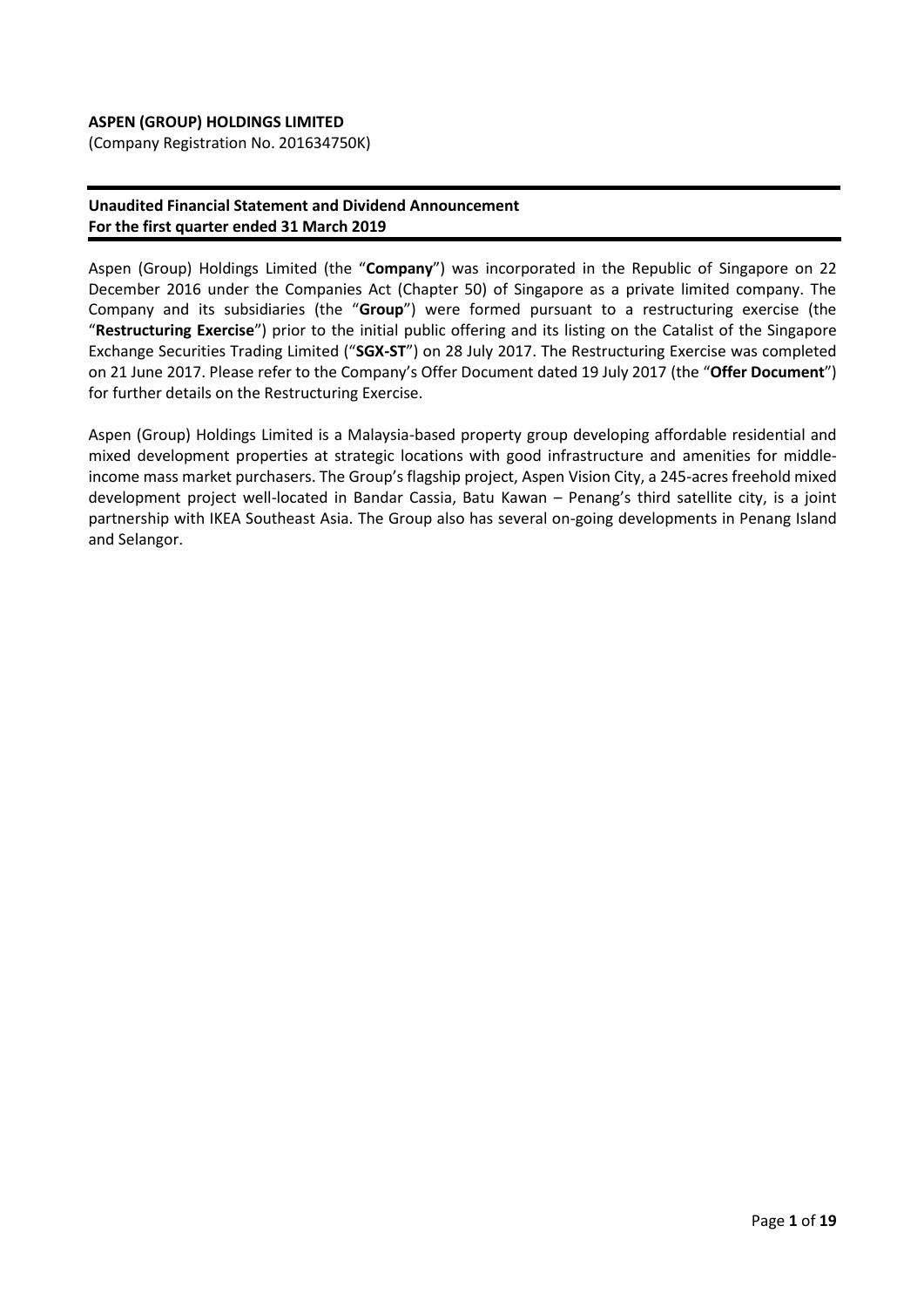### PART I - INFORMATION REQUIRED FOR ANNOUNCEMENT OF QUARTERLY (Q1, Q2 & Q3) AND THREE **MONTHS RESULTS**

### **1(a)(i) An income statement and statement of comprehensive income, or a statement of comprehensive income (for the group) together with a comparative statement for the corresponding period of the immediately preceding financial year**

|                                                                                 | Group       |                  |                       |        |
|---------------------------------------------------------------------------------|-------------|------------------|-----------------------|--------|
|                                                                                 |             |                  | <b>3 Months Ended</b> | $\%$   |
|                                                                                 | <b>Note</b> | 31.03.19         | 31.03.18              | Change |
|                                                                                 |             | <b>Unaudited</b> | <b>Unaudited</b>      |        |
|                                                                                 |             | <b>RM'000</b>    | <b>RM'000</b>         |        |
| Revenue                                                                         | 8a(i)       | 80,890           | 102,704               | (21)   |
| Cost of sales                                                                   | 8a(ii)      | (52, 861)        | (71, 287)             | (26)   |
| <b>Gross profit</b>                                                             |             | 28,029           | 31,417                | (11)   |
| Other income                                                                    | 8a(iii)     | 724              | 817                   | (11)   |
| Administrative expenses                                                         |             | (10, 264)        | (10,613)              | (3)    |
| Selling and distribution expenses                                               |             | (3, 393)         | (3, 572)              | (5)    |
| Other operating expenses                                                        | 8a(iv)      | (583)            | (232)                 | 151    |
| <b>Results from operating activities</b>                                        |             | 14,513           | 17,817                | (19)   |
| Finance income                                                                  | 8a(v)       | 525              | 605                   | (13)   |
| Finance costs                                                                   | 8a(vi)      | (2, 417)         | (1,094)               | 121    |
| Net finance (costs)/income                                                      |             | (1,892)          | (489)                 | 175    |
| Share of results of associates, net of tax                                      | 8a(vii)     | (214)            | 506                   | N.M.   |
| <b>Profit before tax</b>                                                        |             | 12,407           | 17,834                | (30)   |
| Tax expense                                                                     | 8a(viii)    | (5, 149)         | (5,694)               | (10)   |
| Profit for the period representing total comprehensive<br>income for the period |             | 7,258            | 12,140                | (40)   |
| Profit/total comprehensive income attributable to:                              |             |                  |                       |        |
| Equity holders of the Company                                                   |             | 4,815            | 9,442                 | (49)   |
| Non-controlling interest                                                        |             | 2,443            | 2,698                 | (9)    |
|                                                                                 |             | 7,258            | 12,140                | (40)   |

N.M. – Not meaningful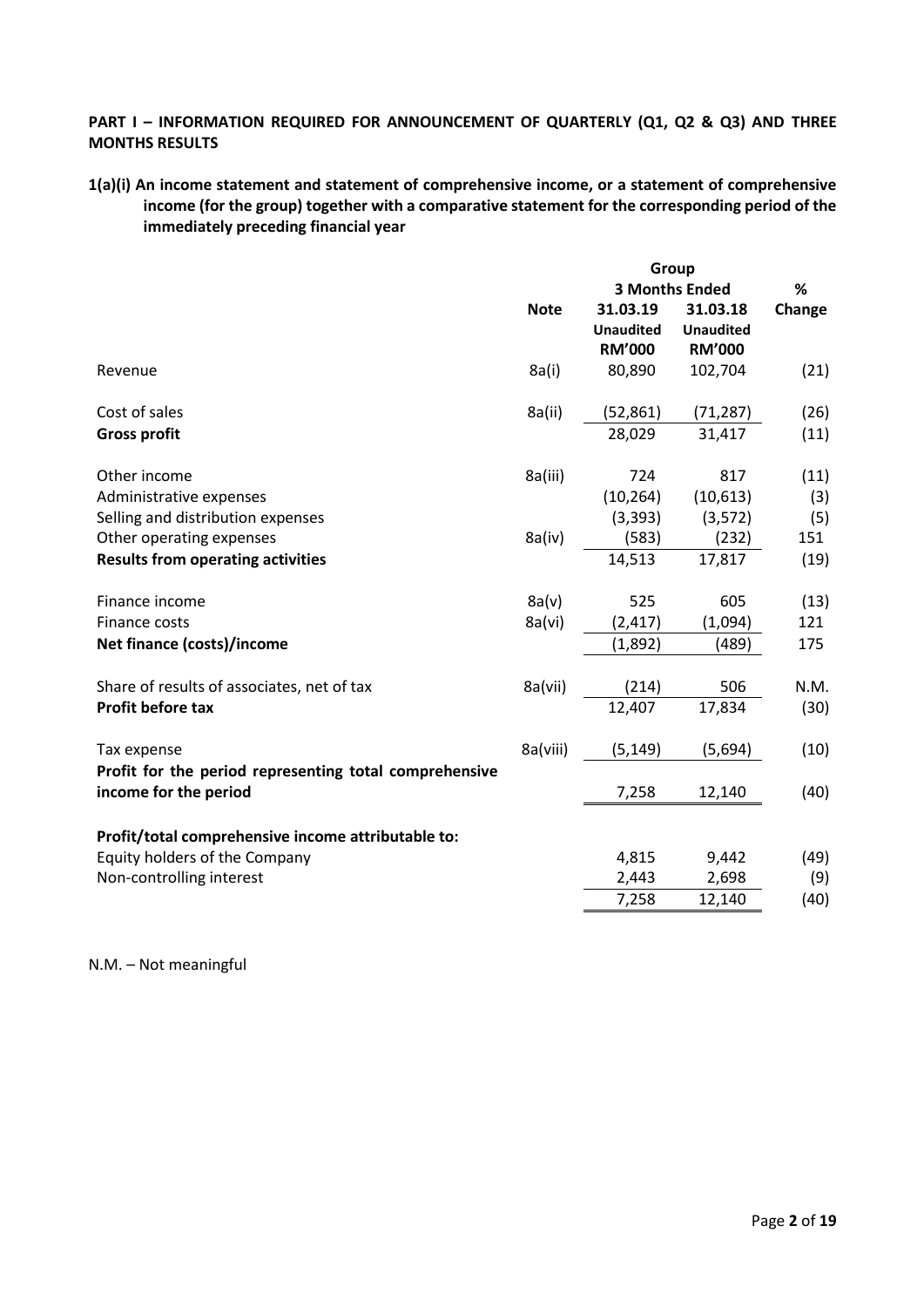# **1(a)(ii) Notes to Consolidated Statement of Comprehensive Income**

|                                                       | Group       |                                               |                                               |        |
|-------------------------------------------------------|-------------|-----------------------------------------------|-----------------------------------------------|--------|
|                                                       |             |                                               | <b>3 Months Ended</b>                         |        |
|                                                       | <b>Note</b> | 31.03.19<br><b>Unaudited</b><br><b>RM'000</b> | 31.03.18<br><b>Unaudited</b><br><b>RM'000</b> | Change |
| Profit before tax is arrived at:                      |             |                                               |                                               |        |
| <b>After crediting</b>                                |             |                                               |                                               |        |
| Interest income                                       | 8a(v)       | 525                                           | 605                                           | (13)   |
| Gain on disposal of property, plant and equipment     |             |                                               | 2                                             | (100)  |
| Amortisation of deferred income                       | 8a(ix)      |                                               | 6,375                                         | (100)  |
| And after charging:                                   |             |                                               |                                               |        |
| Depreciation of property, plant and equipment         |             | 2,427                                         | 1,497                                         | 62     |
| Interest expense                                      | 8a(vi)      | 2,417                                         | 1,094                                         | 121    |
| Payroll expenses                                      |             | 4,372                                         | 2,457                                         | 78     |
| Unrealised loss from downstream income from Associate |             |                                               | 12                                            | (100)  |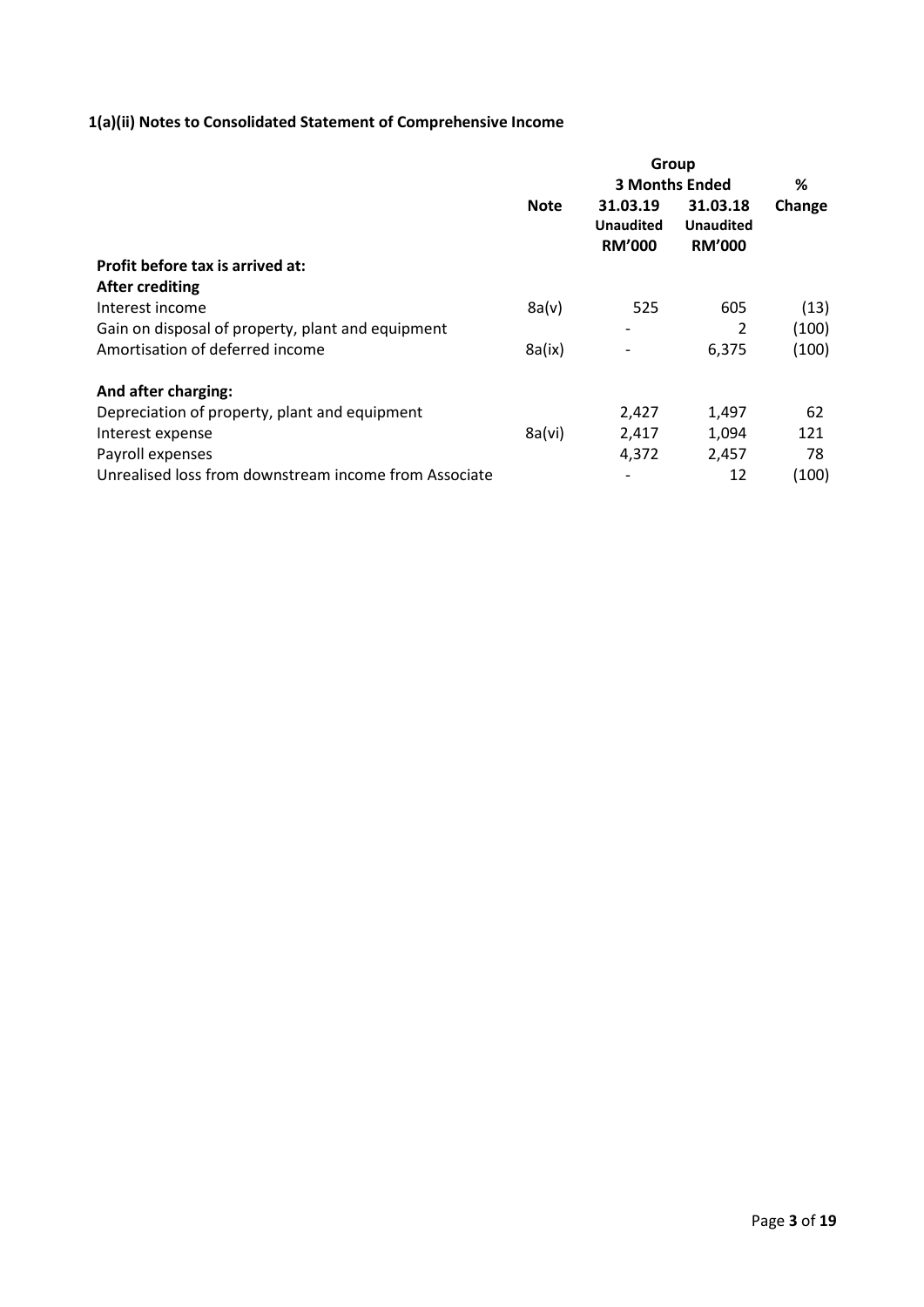**1(b)(i) A statement of financial position (for the issuer and group), together with a comparative statement as at the end of the immediately preceding financial year**

|                                      |             | Group                                         |                                             | Company                                       |                                             |
|--------------------------------------|-------------|-----------------------------------------------|---------------------------------------------|-----------------------------------------------|---------------------------------------------|
|                                      | <b>Note</b> | 31.03.19<br><b>Unaudited</b><br><b>RM'000</b> | 31.12.18<br><b>Audited</b><br><b>RM'000</b> | 31.03.19<br><b>Unaudited</b><br><b>RM'000</b> | 31.12.18<br><b>Audited</b><br><b>RM'000</b> |
| <b>Non-current assets</b>            |             |                                               |                                             |                                               |                                             |
| Property, plant and equipment        |             | 91,836                                        | 86,809                                      |                                               |                                             |
| Investment property                  |             | 3,500                                         |                                             |                                               |                                             |
| Land rights                          |             | 18,403                                        | 22,875                                      |                                               |                                             |
| Investment in subsidiaries           |             | $\frac{1}{2}$                                 | $\overline{\phantom{0}}$                    | 213,141                                       | 213,141                                     |
| Investment in associates             |             | 72,095                                        | 69,969                                      |                                               |                                             |
| Deferred tax assets                  |             | 8,120                                         | 8,546                                       |                                               |                                             |
|                                      | 8b(i)       | 193,954                                       | 188,199                                     | 213,141                                       | 213,141                                     |
| <b>Current assets</b>                |             |                                               |                                             |                                               |                                             |
| Development properties               |             | 350,064                                       | 346,009                                     |                                               |                                             |
| Contract costs                       |             | 29,082                                        | 2,986                                       |                                               |                                             |
| Contract assets                      |             | 47,596                                        | 33,350                                      |                                               |                                             |
| Inventories                          |             | 17,603                                        | 17,603                                      |                                               |                                             |
| Trade and other receivables          |             | 254,263                                       | 190,448                                     | 18,987                                        | 9,198                                       |
| Cash and cash equivalents            |             | 142,593                                       | 163,035                                     | 39,530                                        | 50,278                                      |
|                                      | 8b(ii)      | 841,201                                       | 753,431                                     | 58,517                                        | 59,476                                      |
| <b>Total assets</b>                  |             | 1,035,155                                     | 941,630                                     | 271,658                                       | 272,617                                     |
|                                      |             |                                               |                                             |                                               |                                             |
| <b>Current liabilities</b>           |             |                                               |                                             |                                               |                                             |
| Loans and borrowings                 |             | 55,269                                        | 42,628                                      |                                               |                                             |
| Lease liabilities                    |             | 7,384                                         | $\overline{a}$                              |                                               |                                             |
| Trade and other payables             |             | 280,509                                       | 311,561                                     | 1,793                                         | 983                                         |
| <b>Contract liabilities</b>          |             | 34,175                                        | 45,782                                      |                                               |                                             |
| <b>Current tax liabilities</b>       |             | 178                                           | 245                                         |                                               |                                             |
|                                      | 8b(iii)     | 377,515                                       | 400,216                                     | 1,793                                         | 983                                         |
| <b>Non-current liabilities</b>       |             |                                               |                                             |                                               |                                             |
| Loans and borrowings                 |             | 225,834                                       | 116,150                                     | 45,738                                        | 45,738                                      |
| Deferred tax liabilities             |             | 10,435                                        | 10,506                                      |                                               |                                             |
|                                      | 8b(iv)      | 236,269                                       | 126,656                                     | 45,738                                        | 45,738                                      |
| <b>Total liabilities</b>             |             | 613,784                                       | 526,872                                     | 47,531                                        | 46,721                                      |
| <b>Equity</b>                        |             |                                               |                                             |                                               |                                             |
| Share capital                        |             | 237,241                                       | 237,241                                     | 237,241                                       | 237,241                                     |
| <b>Treasury shares</b>               |             | (10)                                          |                                             | (10)                                          |                                             |
| Reserves                             |             | 158,005                                       | 153,825                                     | (13, 104)                                     | (11, 345)                                   |
| Equity attributable to owners of the |             |                                               |                                             |                                               |                                             |
| Company                              |             | 395,236                                       | 391,066                                     | 224,127                                       | 225,896                                     |
| Non-controlling interests            |             | 26,135                                        | 23,692                                      |                                               |                                             |
| <b>Total equity</b>                  |             | 421,371                                       | 414,758                                     | 224,127                                       | 225,896                                     |
|                                      |             |                                               |                                             |                                               |                                             |
| <b>Total equity and liabilities</b>  |             | 1,035,155                                     | 941,630                                     | 271,658                                       | 272,617                                     |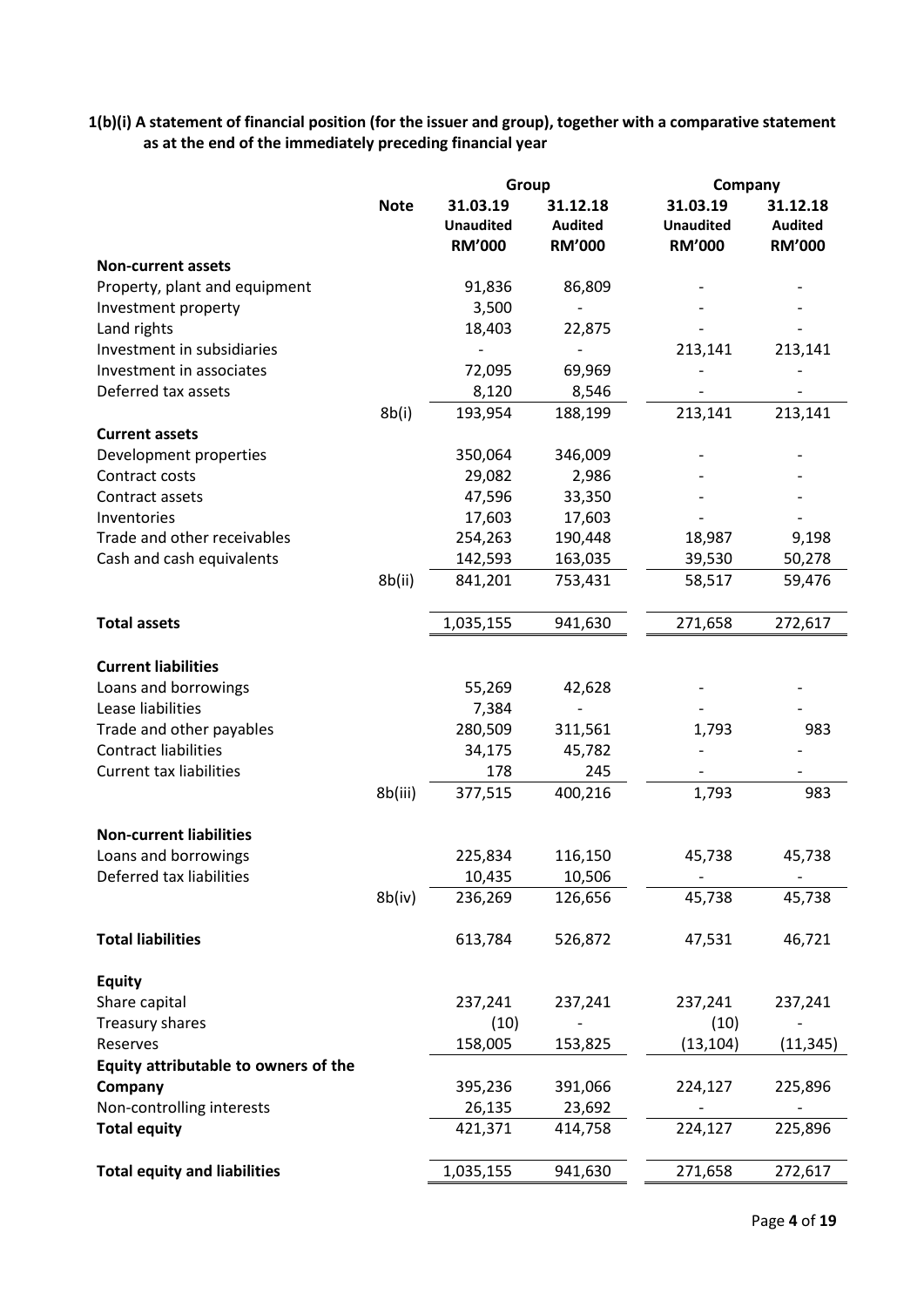### **1(b)(ii) Aggregate amount of group's borrowings and debt securities**

#### **Amount repayable in one year or less, or on demand**

|                | As at 31.03.19   | As at 31.12.18 |                  |  |
|----------------|------------------|----------------|------------------|--|
|                | Unaudited        | <b>Audited</b> |                  |  |
| <b>Secured</b> | <b>Unsecured</b> | <b>Secured</b> | <b>Unsecured</b> |  |
| <b>RM'000</b>  | <b>RM'000</b>    | <b>RM'000</b>  | <b>RM'000</b>    |  |
| 55,269         | -                | 42.628         | -                |  |

#### **Amount repayable after one year**

|                                 | As at 31.03.19<br><b>Unaudited</b> | As at 31.12.18<br><b>Audited</b>                                     |       |  |
|---------------------------------|------------------------------------|----------------------------------------------------------------------|-------|--|
| <b>Secured</b><br><b>RM'000</b> | Unsecured<br><b>RM'000</b>         | <b>Secured</b><br><b>Unsecured</b><br><b>RM'000</b><br><b>RM'000</b> |       |  |
| 216,434                         | 9,400                              | 106,750                                                              | 9,400 |  |

#### **Details of any collateral**

The loans and borrowings are secured by the freehold land, fixed and floating charges over certain subsidiaries' present and future assets and undertakings, fixed deposits placed by the subsidiaries, corporate guarantees by subsidiaries, pledge of shares held by the holding company, deed of assignment of benefits of certain contract proceeds, and joint and several guarantee by certain directors of the subsidiaries.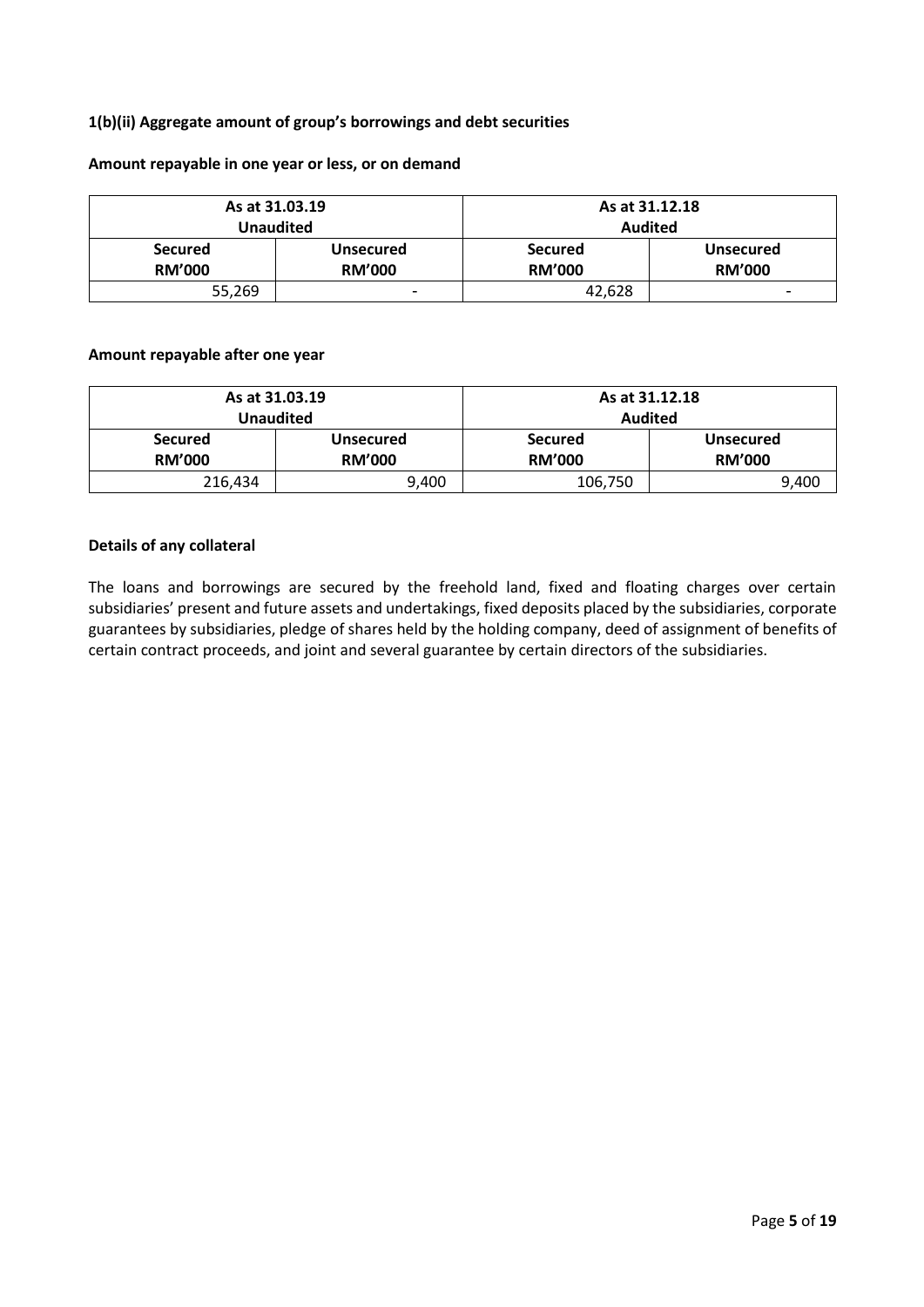**1(c) A statement of cash flows (for the group), together with a comparative statement for the corresponding period of the immediately preceding financial year.**

#### **Consolidated Statement of Cash Flows**

|                                                         | Group                 |                          |  |
|---------------------------------------------------------|-----------------------|--------------------------|--|
|                                                         | <b>3 Months Ended</b> |                          |  |
|                                                         | 31.03.19              | 31.03.18                 |  |
|                                                         | <b>Unaudited</b>      | <b>Unaudited</b>         |  |
|                                                         | <b>RM'000</b>         | <b>RM'000</b>            |  |
| Cash flows from operating activities                    |                       |                          |  |
|                                                         |                       |                          |  |
| Profit before tax                                       | 12,407                | 17,834                   |  |
| Adjustments for:                                        |                       |                          |  |
| Depreciation of property, plant and equipment           | 2,427                 | 1,497                    |  |
| Gain on disposal of property, plant and equipment       |                       | (2)                      |  |
| Amortisation of deferred income                         |                       | (6, 375)                 |  |
| Interest expense                                        | 3,311                 | 5,535                    |  |
| Interest income                                         | (525)                 | (605)                    |  |
| Share of results of equity-accounted investees          | 214                   | (506)                    |  |
| Unrealised loss from downstream income from associate   |                       | 12                       |  |
|                                                         | 17,834                | 17,390                   |  |
|                                                         |                       |                          |  |
| Changes in development properties                       | 417                   | (10, 543)                |  |
| Changes in contract costs                               | (26,096)              | 6,211                    |  |
| Changes in contract assets                              | (14, 246)             | 12,407                   |  |
| Changes in trade and other receivables                  | (57, 134)             | (6, 639)                 |  |
| Changes in trade and other payables                     | (31, 771)             | (24,083)                 |  |
| Changes in lease liabilities                            | (210)                 | $\overline{\phantom{0}}$ |  |
| Changes in contract liabilities                         | (11,607)              | 26,875                   |  |
|                                                         |                       |                          |  |
| Cash (used in)/generated from operations                | (122, 813)            | 21,618                   |  |
| Tax paid                                                | (11, 542)             | (13, 538)                |  |
| Net cash (used in)/from operating activities            | (134, 355)            | 8,080                    |  |
|                                                         |                       |                          |  |
| Cash flows from investing activities                    |                       |                          |  |
| Acquisition of property, plant and equipment            | (682)                 | (1,965)                  |  |
| Acquisition of investment property                      | (3,500)               |                          |  |
| Proceeds from disposal of property, plant and equipment |                       | 3                        |  |
| Interest received                                       | 525                   | 605                      |  |
| Additions of investment in associates                   | (2,340)               | (900)                    |  |
| Net cash used in investing activities                   | (5,997)               | (2, 257)                 |  |
|                                                         |                       |                          |  |
| <b>Cash flows from financing activities</b>             |                       |                          |  |
| Purchase of treasury shares                             | (10)                  |                          |  |
| Changes in fixed deposit pledged                        | (36)                  | (23)                     |  |
| Proceeds from drawdown of loans and borrowings          | 128,926               |                          |  |
| Repayment of loans and borrowings                       | (6, 380)              | (12, 353)                |  |
| Repayment of finance lease liabilities                  | (221)                 | (188)                    |  |
|                                                         |                       |                          |  |
| Interest paid                                           | (2,405)               | (1, 441)                 |  |
| Net cash from/(used in) financing activities            | 119,874               | (14,005)                 |  |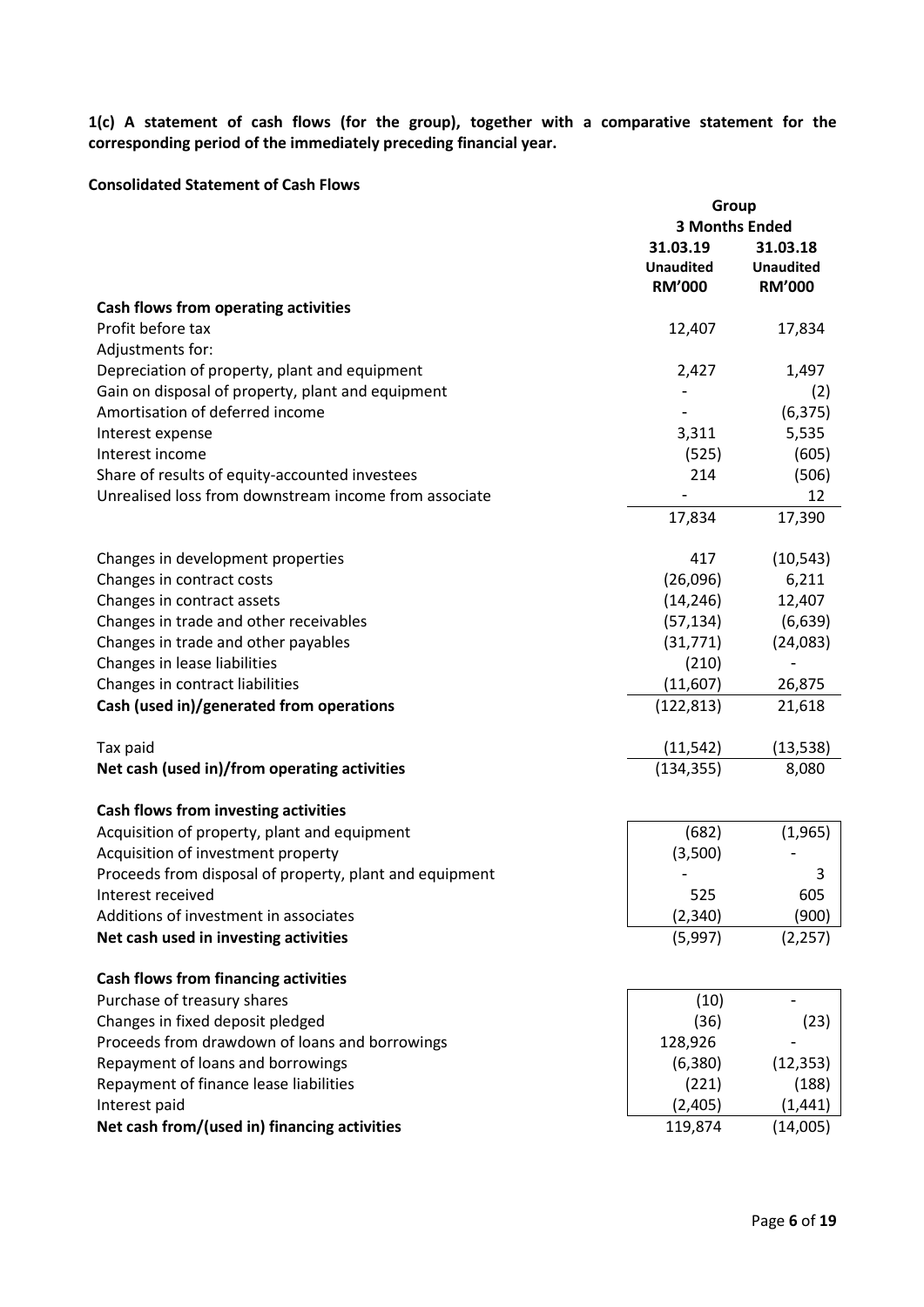# **Consolidated Statement of Cash Flows (Cont'd)**

|                                                                | Group                        |                             |  |
|----------------------------------------------------------------|------------------------------|-----------------------------|--|
|                                                                | <b>3 Months Ended</b>        |                             |  |
|                                                                | 31.03.19<br><b>Unaudited</b> | 31.03.19<br><b>Restated</b> |  |
| Net decrease in cash and cash equivalents                      | (20, 478)                    | (8, 182)                    |  |
| Cash and cash equivalents at the beginning of financial period | 154,232                      | 134,262                     |  |
| Cash and cash equivalents at end of the financial period       | 133,754                      | 126,080                     |  |

Cash and cash equivalents included in the consolidated statement of cash flows comprises the followings:

|                                                        | Group            |                  |  |
|--------------------------------------------------------|------------------|------------------|--|
|                                                        | 31.03.19         | 31.03.18         |  |
|                                                        | <b>Unaudited</b> | <b>Unaudited</b> |  |
|                                                        | <b>RM'000</b>    | <b>RM'000</b>    |  |
| Cash and cash equivalents                              | 142,593          | 131,829          |  |
| Less: Fixed deposits pledged to financial institutions | (8,839)          | (5,749)          |  |
|                                                        | 133,754          | 126,080          |  |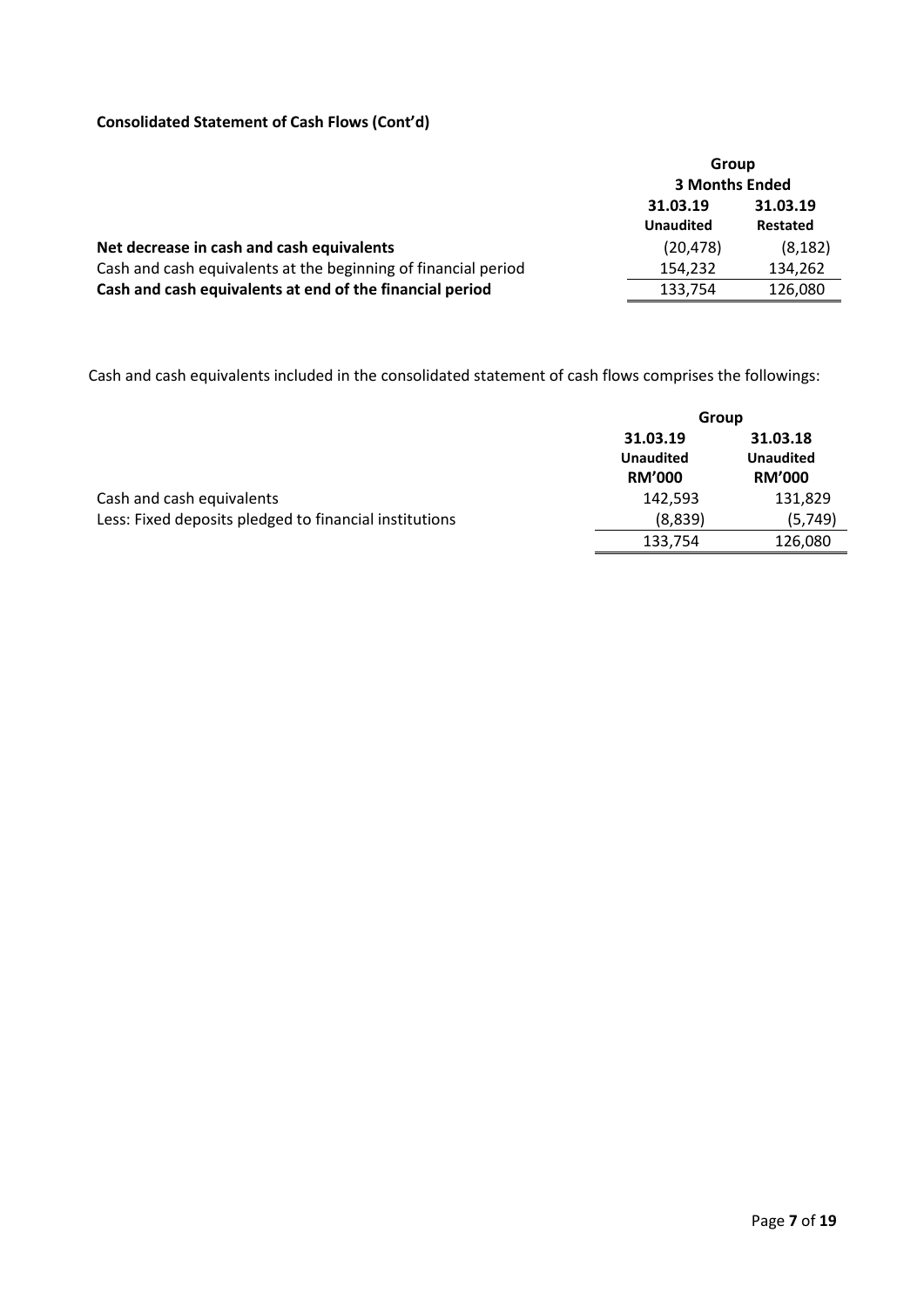**1(d)(i) A statement (for the issuer and group) showing either (i) all changes in equity or (ii) changes in equity other than those arising from capitalisation issues and distributions to shareholders, together with a comparative statement for the corresponding period of the immediately preceding financial year**

## **Consolidated Statement of Changes in Equity**

|                                           |                                | <b>Treasury</b>                | <b>Merger</b>             | <b>Retained</b>           |                               | Non-<br>controlling        |                                      |
|-------------------------------------------|--------------------------------|--------------------------------|---------------------------|---------------------------|-------------------------------|----------------------------|--------------------------------------|
| Group                                     | Share capital<br><b>RM'000</b> | <b>Shares</b><br><b>RM'000</b> | reserves<br><b>RM'000</b> | earnings<br><b>RM'000</b> | <b>Total</b><br><b>RM'000</b> | interests<br><b>RM'000</b> | <b>Total equity</b><br><b>RM'000</b> |
| At 1 January 2019, as previously reported | 237,241                        | -                              | 37,442                    | 116,383                   | 391,066                       | 23,692                     | 414,758                              |
| Impact of adopting SFRS 16                | $\overline{\phantom{a}}$       |                                | $\overline{\phantom{a}}$  | (635)                     | (635)                         |                            | (635)                                |
| At 1 January 2019 (Restated)              | 237,241                        |                                | 37,442                    | 115,748                   | 390,431                       | 23,692                     | 414,123                              |
| Profit for the period representing total  |                                |                                |                           |                           |                               |                            |                                      |
| comprehensive income for the period       | $\overline{\phantom{a}}$       | -                              | $\blacksquare$            | 4,815                     | 4,815                         | 2,443                      | 7,258                                |
| Purchase of treasury shares               | $\overline{\phantom{a}}$       | (10)                           | $\overline{\phantom{a}}$  | $\overline{\phantom{0}}$  | (10)                          |                            | (10)                                 |
| <b>At 31 March 2019</b>                   | 237,241                        | (10)                           | 37,442                    | 120,563                   | 395,236                       | 26,135                     | 421,371                              |

### **Consolidated Statement of Changes in Equity**

|                                                        |                                | <b>Merger</b>             | <b>Retained</b>           |                        | Non-<br>controlling        |                                      |
|--------------------------------------------------------|--------------------------------|---------------------------|---------------------------|------------------------|----------------------------|--------------------------------------|
| Group                                                  | Share capital<br><b>RM'000</b> | reserves<br><b>RM'000</b> | earnings<br><b>RM'000</b> | Total<br><b>RM'000</b> | interests<br><b>RM'000</b> | <b>Total equity</b><br><b>RM'000</b> |
| At 1 January 2018                                      | 168,346                        | 37,442                    | 80,494                    | 286,282                | 16,266                     | 302,548                              |
| Profit for the period representing total comprehensive |                                |                           |                           |                        |                            |                                      |
| income for the period                                  | $\,$                           | $\,$                      | 9,442                     | 9,442                  | 2,698                      | 12,140                               |
| At 31 March 2018                                       | 168,346                        | 37,442                    | 89,936                    | 295,724                | 18,964                     | 314,688                              |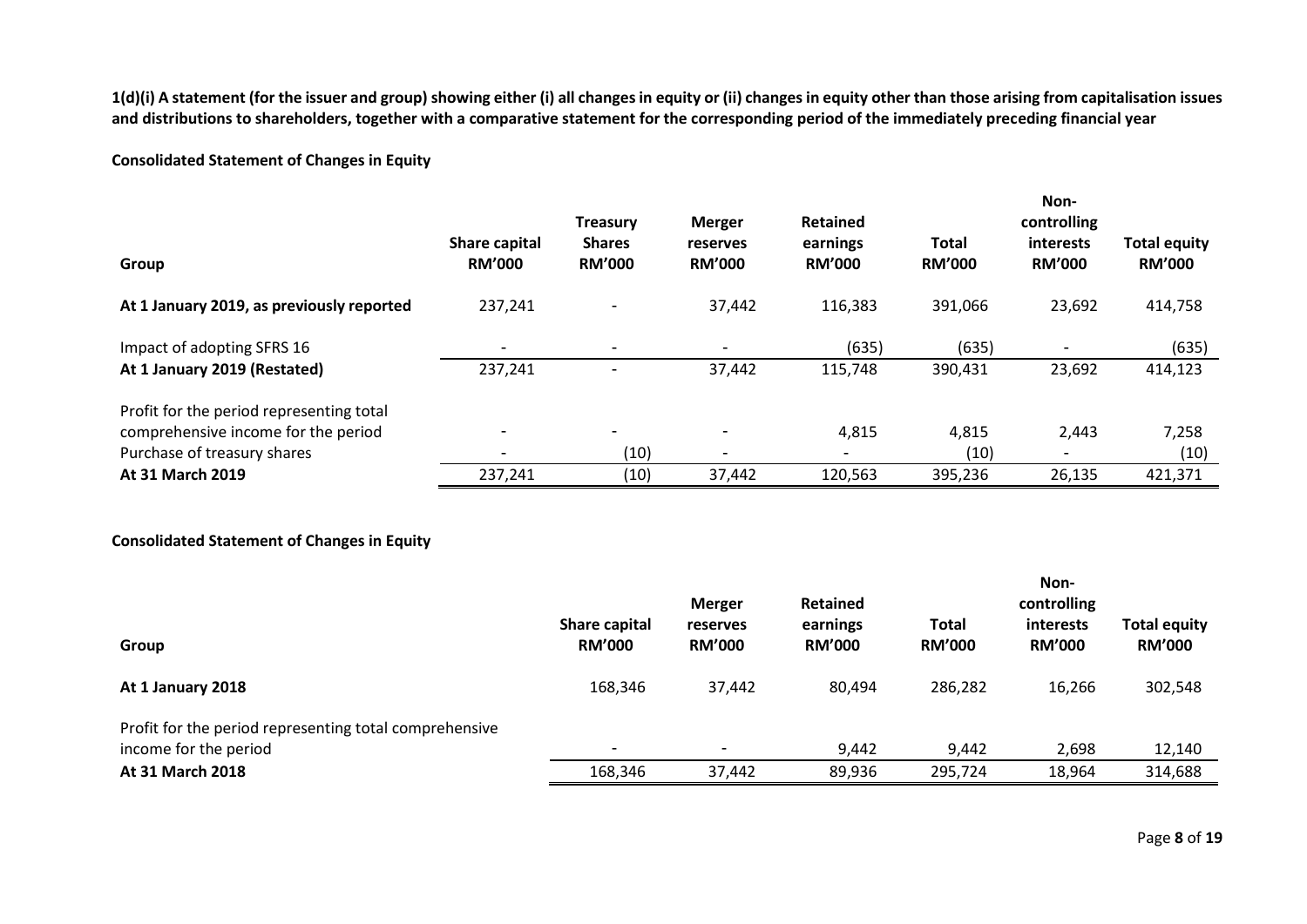# **Statement of Changes in Equity**

| Company                                                                    | Share capital<br><b>RM'000</b> | <b>Treasury</b><br>shares<br><b>RM'000</b> | Accumulated<br><b>losses</b><br><b>RM'000</b> | <b>Total equity</b><br><b>RM'000</b> |
|----------------------------------------------------------------------------|--------------------------------|--------------------------------------------|-----------------------------------------------|--------------------------------------|
| At 1 January 2019                                                          | 237,241                        |                                            | (11, 345)                                     | 225,896                              |
| Purchase of treasury shares                                                | $\overline{\phantom{0}}$       | (10)                                       |                                               | (10)                                 |
| Loss for the period representing total comprehensive income for the period | $\,$                           | $\overline{\phantom{0}}$                   | (1,759)                                       | (1,759)                              |
| <b>At 31 March 2019</b>                                                    | 237,241                        | (10)                                       | (13, 104)                                     | 224,127                              |

|                                                                            | Accumulated                    |                                |                                      |  |  |
|----------------------------------------------------------------------------|--------------------------------|--------------------------------|--------------------------------------|--|--|
| Company                                                                    | Share capital<br><b>RM'000</b> | <b>losses</b><br><b>RM'000</b> | <b>Total equity</b><br><b>RM'000</b> |  |  |
| At 1 January 2018                                                          | 168,346                        | (8,835)                        | 159,511                              |  |  |
| Loss for the period representing total comprehensive income for the period | $\overline{\phantom{0}}$       | (729)                          | (729)                                |  |  |
| <b>At 31 March 2018</b>                                                    | 168,346                        | (9, 564)                       | 158,782                              |  |  |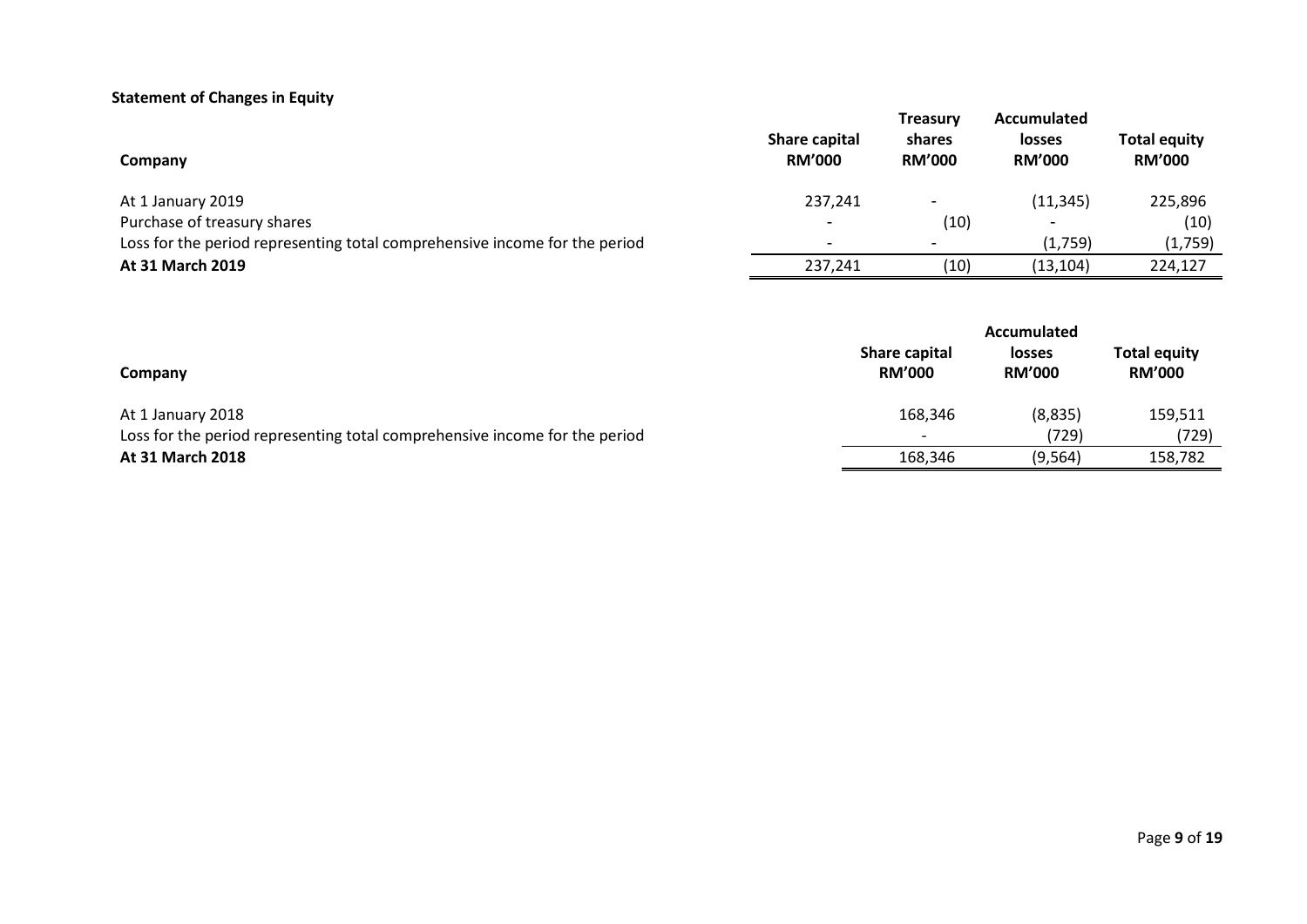**1(d)(ii) Details of any changes in the company's share capital arising from rights issue, bonus issue, share buy-backs, exercise of share options or warrants, conversion of other issues of equity securities, issue of shares for cash or as consideration for acquisition or for any other purpose since the end of the previous period reported on. State the number of shares that may be issued on conversion of all the outstanding convertibles, if any, against the total number of issued shares excluding treasury shares and subsidiary holdings of the issuer, as at the end of the current financial period reported on and as at the end of the corresponding period of the immediately preceding financial year. State also the number of shares held as treasury shares and the number of subsidiary holdings, if any, and the percentage of the aggregate number of treasury shares and subsidiary holdings held against the total number of shares outstanding in a class that is listed as at the end of the current financial period reported on and as at the end of the corresponding period of the immediately preceding financial year.**

### **Share Capital – Ordinary Shares**

|                                       | No. of issued<br>shares | <b>Issued and</b><br>paid-up capital<br><b>RM</b> |  |
|---------------------------------------|-------------------------|---------------------------------------------------|--|
| <b>Balance as at 31 December 2018</b> | 963.617.900             | 237,240,944                                       |  |
| Less: Treasury shares                 | (22,600)                | (9,842)                                           |  |
| Balance as at 31 March 2019           | 963,595,300             | 237,231,102                                       |  |

#### **Treasury Shares**

During 1Q FY2019, the Company bought back 22,600 shares by way of market acquisition and all shares acquired are held as treasury shares. Following the purchase, the Company has 22,600 treasury shares as at 31 March 2019 (31 March 2018: Nil). The treasury shares held constitute 0.002% of the total number of ordinary shares outstanding.

### **Outstanding Convertibles**

As at 31 March 2019, the Company has a convertible loan due of an aggregate amount of USD11,000,000 ("**Convertible Loan**"), of which 50% of the Convertible Loan may be converted to approximately 21,094,857 new fully paid ordinary shares of the Company based on a fixed conversion price of S\$0.35 per share (assuming an exchange rate of US\$1: S\$1.3424). Further details on this Convertible Loan can be found in the Company's SGXNET announcement dated 20 May 2018. Save for the Convertible Loan, the Company did not have any other outstanding options and convertibles as at 31 March 2019. The Company did not have any outstanding options and convertibles as at 31 March 2018.

There were no subsidiary holdings as at 31 March 2019 and 31 March 2018.

### **1(d)(iii) To show the total number of issued shares excluding treasury shares as at the end of the current financial period and as at the end of the immediately preceding year**

|                                                   | 31.03.19    | 31.12.18    |
|---------------------------------------------------|-------------|-------------|
| Total number of issued shares (excluding treasury |             |             |
| shares)                                           | 963.595.300 | 963.617.900 |
|                                                   |             |             |

There were no treasury shares as at 31 December 2018.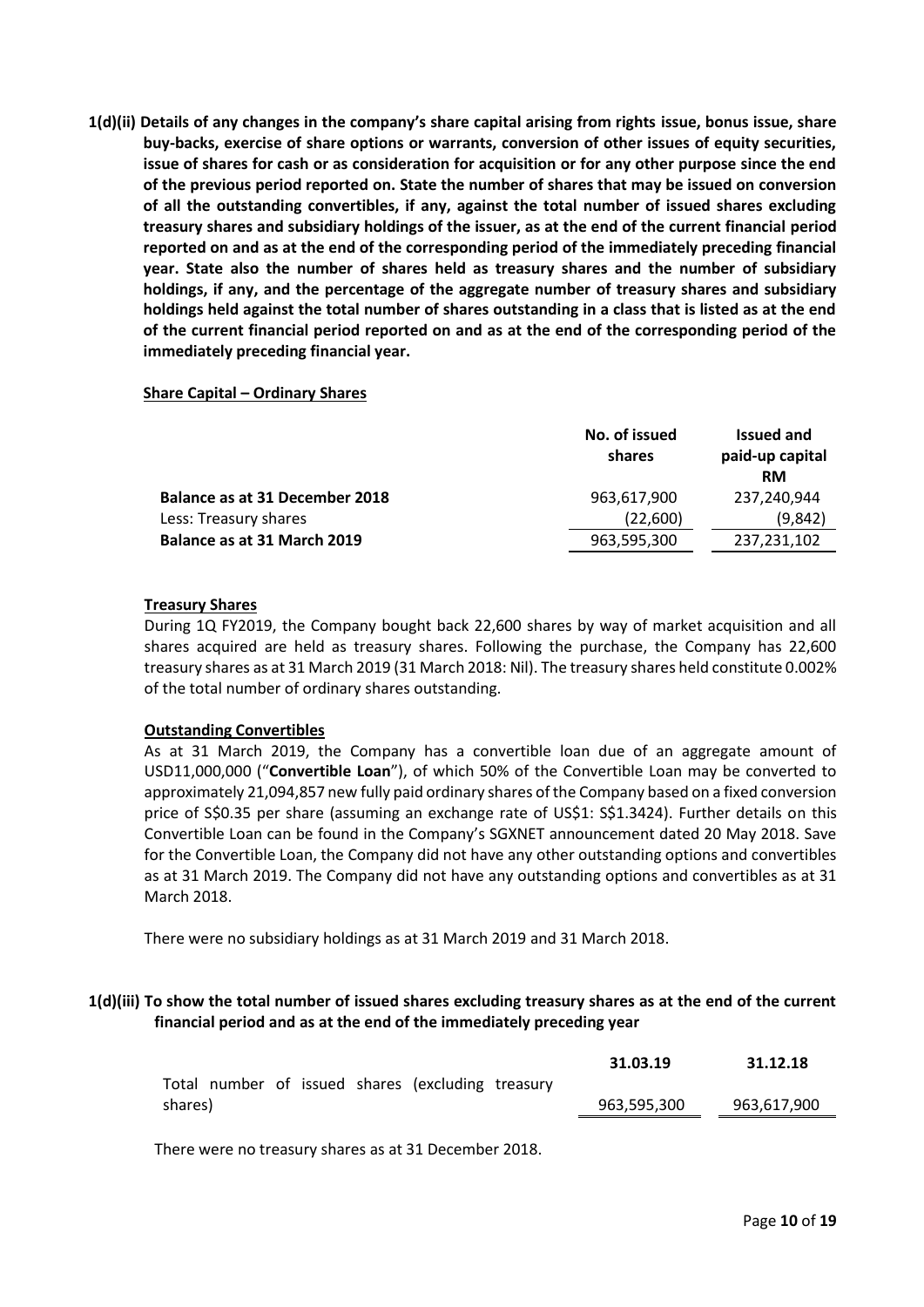### **1(d)(iv) A statement showing all sales, transfers, cancellation and/or use of treasury shares as at the end of the current financial period reported on.**

There were no sales, transfers, cancellation or use of treasury shares during and as at the end of the current financial period reported on.

### **1(d)(v) A statement showing all sales, transfers, cancellation and/or use of subsidiary holdings as at the end of the current financial period reported on.**

Not applicable. There were no subsidiary holdings as at the end of the current financial period reported on.

### **2. Whether the figures have been audited or reviewed, and in accordance with which auditing standard or practice**

The figures have not been audited or reviewed by the auditors of the Company.

### **3. Where the figures have been audited or reviewed, the auditors' report (including any qualifications or emphasis of a matter)**

Not applicable.

#### **4. Whether the same accounting policies and methods of computation as in the issuer's most recently audited annual financial statements have been applied**

Except as disclosed in paragraph 5 below, the accounting policies and methods of computation adopted in the financial statements for the current reporting period are consistent with those disclosed in the audited financial statements for the financial year ended 31 December 2018.

## **5. If there are any changes in the accounting policies and methods of computation, including any required by an accounting standard, what has changed, as well as the reasons for, and the effect of, the change**

The Group has adopted the following SFRS(I)s, interpretations of SFRS(I)s and requirements of SFRS(I)s which are mandatorily effective from 1 January 2019:

- SFRS(I) 16 *Leases* which includes the amendments to IFRS 4 *Insurance Contracts* Applying IFRS 9 *Financial Instruments* with IFRS 4 *Insurance Contracts* issued by the IASB in September 2016;
- SFRS(I) INT 23 *Uncertainty over Income Tax Treatments*
- *Long-term interests in Associates and Joint Ventures* (Amendments to SFRS(I) 1-28)
- *Prepayment Features with Negative Compensation* (Amendments to SFRS(I) 9)
- *Borrowing Costs Eligible for Capitalisation* (Amendments to SFRS(I) 1-23)

The Group does not expect the application of the above standards and interpretations to have a significant impact on the consolidated financial statements for the current financial period reported on and prior years.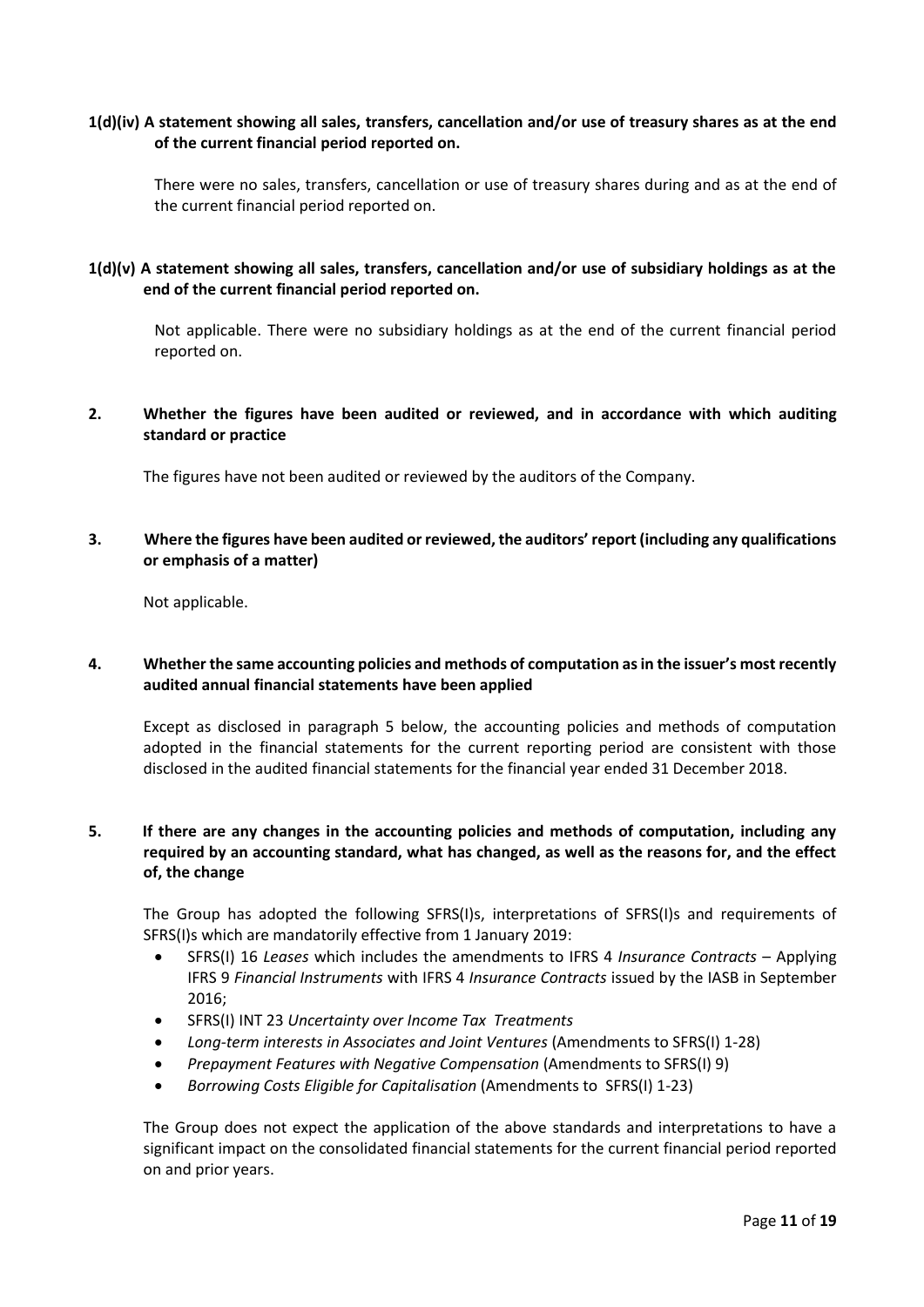**6. Earnings per ordinary share of the group for the current period reported on and the corresponding period of the immediately preceding financial year, after deducting any provision for preference dividends**

|                                                               | Group                 |            |
|---------------------------------------------------------------|-----------------------|------------|
|                                                               | <b>3 Months Ended</b> |            |
|                                                               | 31.03.19              | 31.03.18   |
| Profit attributable to equity holders of the Company (RM'000) | 4.815                 | 9.442      |
| Weighted average number of ordinary shares $(200)^{(1)}$      | 963,600               | 866,618    |
| Basic and diluted earnings per share ("EPS")(RM cents)        | $0.50^{(2)}$          | 1.09 $(3)$ |

Notes:

1) EPS have been computed based on share capital of 963,600,261 shares and 866,617,900 shares for the respective financial periods ended 31 March 2019 and 31 March 2018.

- 2) The diluted EPS for the 3 months ended 31 March 2019 is the same as the basic EPS assuming that no potential ordinary shares are to be issued under the Convertible Loan as the conversion price is higher than the prevailing market price as at 31 March 2019.
- 3) The basic and diluted EPS are the same for the 3 months ended 31 March 2018 as the Company did not have any potentially dilutive instruments for the said financial period.

## **7. Net asset value (for the issuer and group) per ordinary share based on the total number of issued shares excluding treasury shares of the issuer at the end of the**

- **(a) Current period reported on; and**
- **(b) Immediately preceding financial year**

|                                           | Group    |          | Company  |          |
|-------------------------------------------|----------|----------|----------|----------|
|                                           | 31.03.19 | 31.12.18 | 31.03.19 | 31.12.18 |
| Net asset value (RM'000)                  | 395,236  | 391,066  | 224.127  | 225,896  |
| Number of ordinary shares in issue ('000) | 963,595  | 963.618  | 963.595  | 963,618  |
| Net asset value per ordinary share (RM    |          |          |          |          |
| cents)                                    | 41.02    | 40.58    | 23.26    | 23.44    |

- **8. A review of the performance of the group, to the extent necessary for a reasonable understanding of the group's business. The review must discuss:-**
	- **(a) any significant factors that affected the turnover, costs, and earnings of the group for the current financial period reported on, including (where applicable) seasonal or cyclical factors; and**

**Review for the performance of the Group for the 3 months ended 31 March 2019 ("1Q FY2019) as compared to the previous corresponding quarter ended 31 March 2018 ("1Q FY2018").**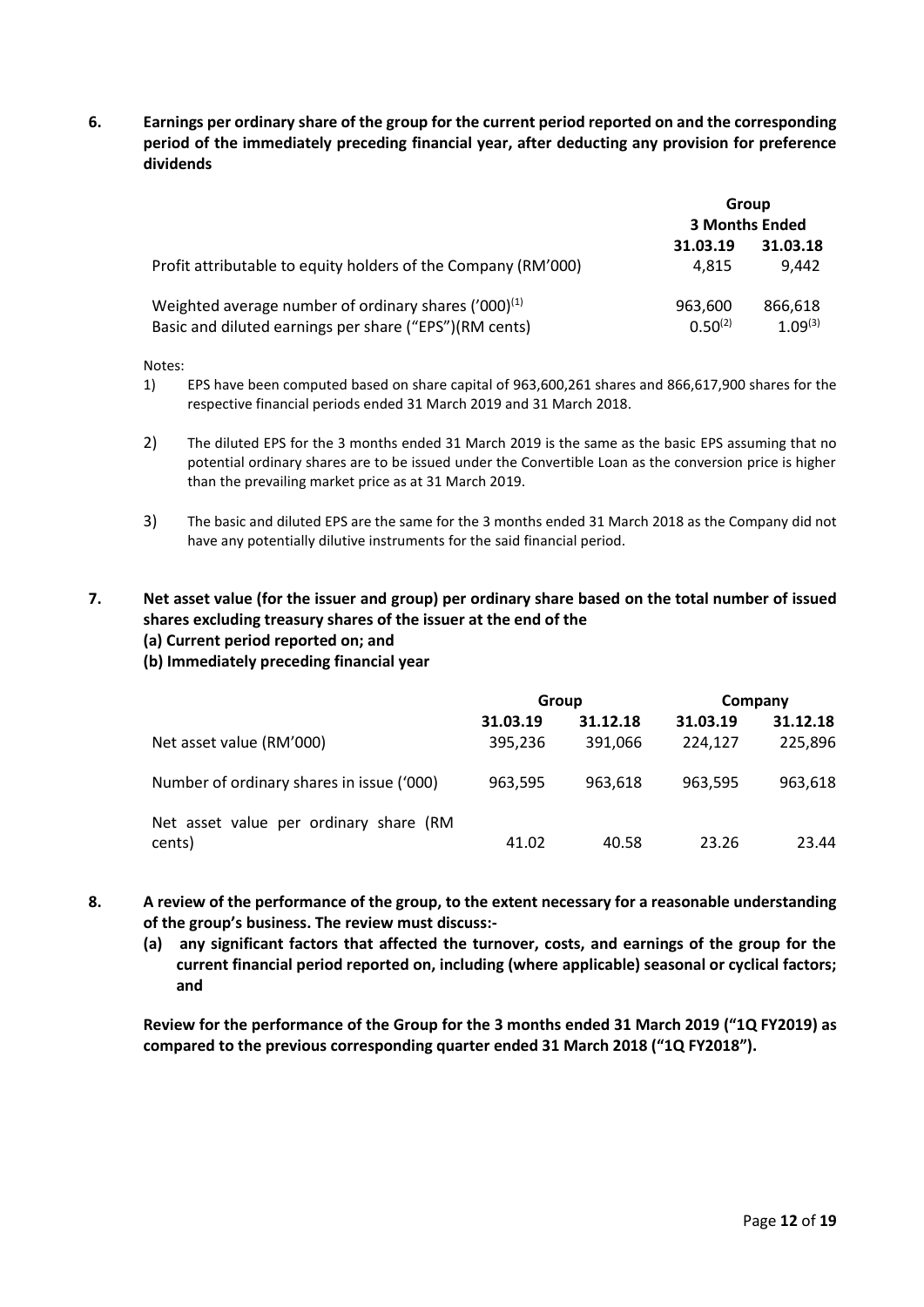## **Consolidated Statement of Comprehensive Income 1Q FY2019 compared to 1Q FY2018**

(i) Revenue

The Group recorded revenue of RM80.89 million for 1Q FY2019, with contributions coming from the completion of Vervea and further progress of construction of our on-going projects, Vertu Resorts & Beacon Executive Suites. The revenue decrease of 21% as compared to the previous year corresponding quarter was mainly due to the completion of Tri Pinnacle project in 4Q FY2018 and Vervea in 1Q FY2019.

(ii) Cost of sales

Cost of sales decreased by 26% to RM52.86 million for 1Q FY2019 consistent with the drop in revenue as there are only 2 on-going projects, Vertu Resorts & Beacon Executives Suites during 1Q FY2019; as compared to 3 on-going projects during 1Q FY2018.

(iii) Other income

Other income decreased by 11% to RM0.72 million for 1Q FY2019. The higher other income incurred in 1Q FY2018 was mainly due to project management fees charged to external parties during the period.

(iv) Other operating expenses

Other operating expenses increased to RM0.58 million in 1Q FY2019 due to unrealised foreign exchange translation loss from fixed deposits placed.

(v) Finance income

Finance income decreased by 13% to RM0.53 million in 1Q FY2019 due to lower interest income arising from lower average balance of deposit in financial institutions in 1Q FY2019 as compared to 1Q FY2018. The interest income relates mainly to the unutilised portions of the placement proceeds and convertible loan.

(vi) Finance costs

Finance costs increased by 87% to RM2.42 million in 1Q FY2019 due to the increase in interest served on term loan drawn in 1Q FY2019 to finance the purchase of the Batu Kawan land.

(vii) Share of results of associates

The share of loss of associates increased to RM0.21 million in 1Q FY2019. The share of profit incurred in 1Q FY2018 was mainly from the capitalisation of financing cost incurred by the associate in funding the construction of its regional integrated shopping centre.

- (viii) Tax expense In 1Q FY2019, a lower tax expense is accounted as the Group recorded lower taxable profits.
- (ix) Amortisation of deferred income Deferred income on housing quotas are amortised to profit or loss based on the progress of construction of the Tri Pinnacle project. As the project has been completed in 4Q FY2018, there is no amortisation of deferred income in the current financial period.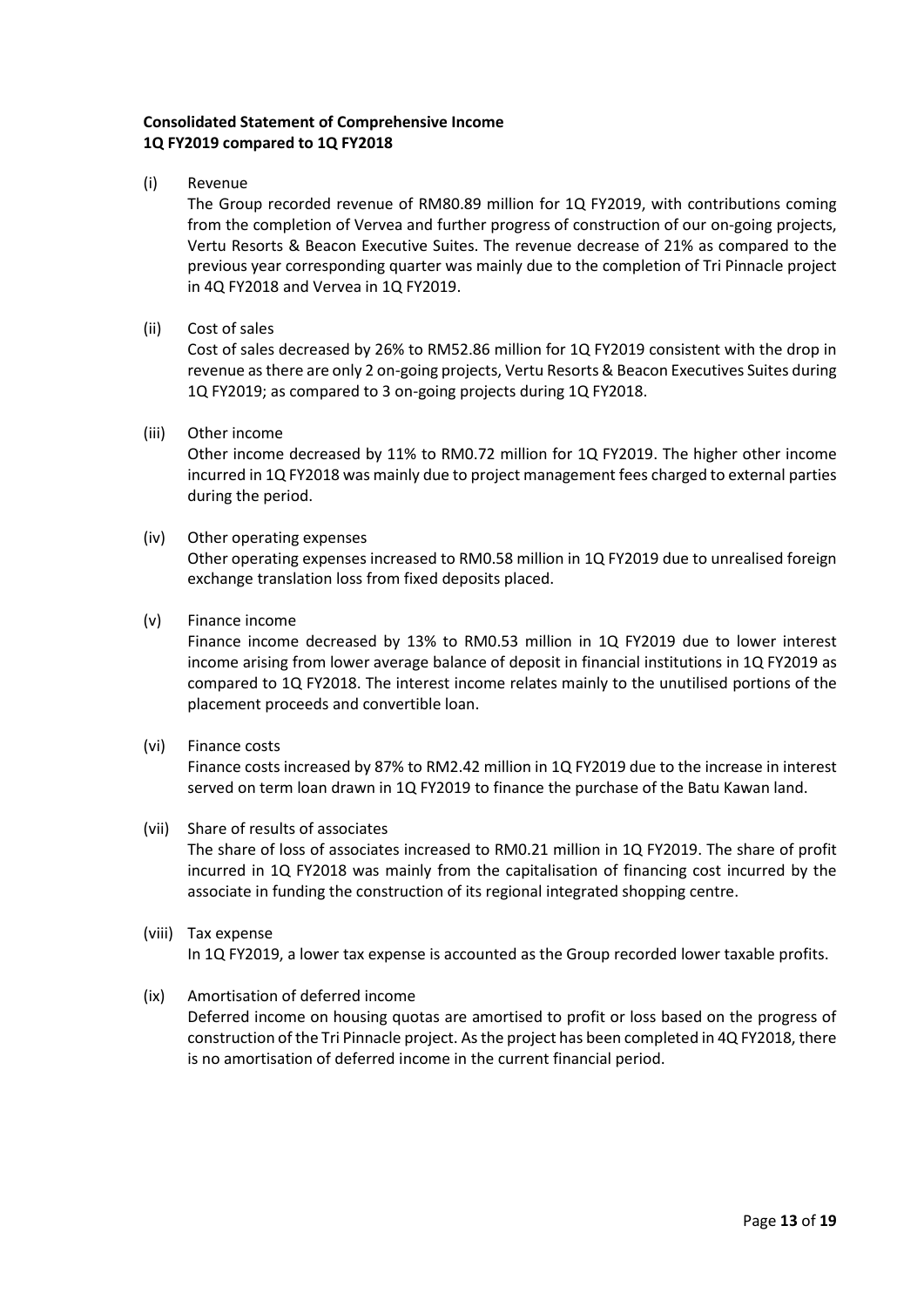**(b) any material factors that affected the cash flow, working capital, assets or liabilities of the group during the current financial period reported on**

### **Consolidated Statement of Financial Position**

(i) Non-current assets

The Group's non-current assets increased by RM5.75 million from RM188.20 million as at 31 December 2018 to RM193.95 million as at 31 March 2019, primarily due to the following:-

- Increase in property, plant and equipment of RM5.03 million due to the recognition of operating lease of RM6.60 million upon the adoption of SFRS 16, additional RM0.68 million capital investment attributable to the construction of a carpark and purchase of office equipments , offset against depreciation charge of RM2.43 million;
- increase in investment property due to purchase of investment property of RM3.50 million for investment purposes; and
- additional capital injection of RM2.10 million into associate, Global Vision Logistics Sdn. Bhd. and RM0.24 million into associate, Bandar Cassia Properties (SC) Sdn. Bhd. and loss of RM0.22 million from investment in associates; offset against
- decrease in land rights of RM4.47 million due to the utilisation of rights to acquire the freehold land situated in Batu Kawan from Penang Development Corporation; and
- decrease in deferred tax assets of RM0.43 million from the reversal of deferred tax assets recognised on unrealised profits.
- (ii) Current assets

The Group's current assets increased by RM87.77 million from RM753.43 million as at 31 December 2018 to RM841.20 million as at 31 March 2019, primarily due to the followings:

- increase in trade and other receivables of RM63.81 million mainly from the deposit paid for purchase of land at Batu Kawan of RM70.00 million; offset against decrease in trade receivables due to collection of progress billings;
- increase in development properties and contract costs of RM30.15 million from development costs incurred for the on-going projects;
- increase in contract assets amounting to RM14.25 million from the increase in cost incurred and profit recognised for Vertu project which exceeded progress billings; offset against
- decrease in cash and cash equivalents of RM20.44 million due to the repayment of creditors and borrowings.
- (iii) Current liabilities

The Group's current liabilities decreased by RM22.70 million from RM400.22 million as at 31 December 2018 to RM377.52 million as at 31 March 2019, primarily due to the followings:

- decrease in trade and other payables of RM31.05 million due to repayment made to contractors for on-going development projects;
- decrease in contract liabilities for Beacon project amounting to RM11.61 million. Contract liabilities represent the progress billings in excess of the cost incurred and profits recognised; offset against
- increase in loans and borrowings of RM12.64 million being drawdown of loans and borrowings for current project development purposes; and
- increase in lease liabilities of RM7.38 million being liabilities incurred on operating lease recognised upon the adoption of SFRS 16.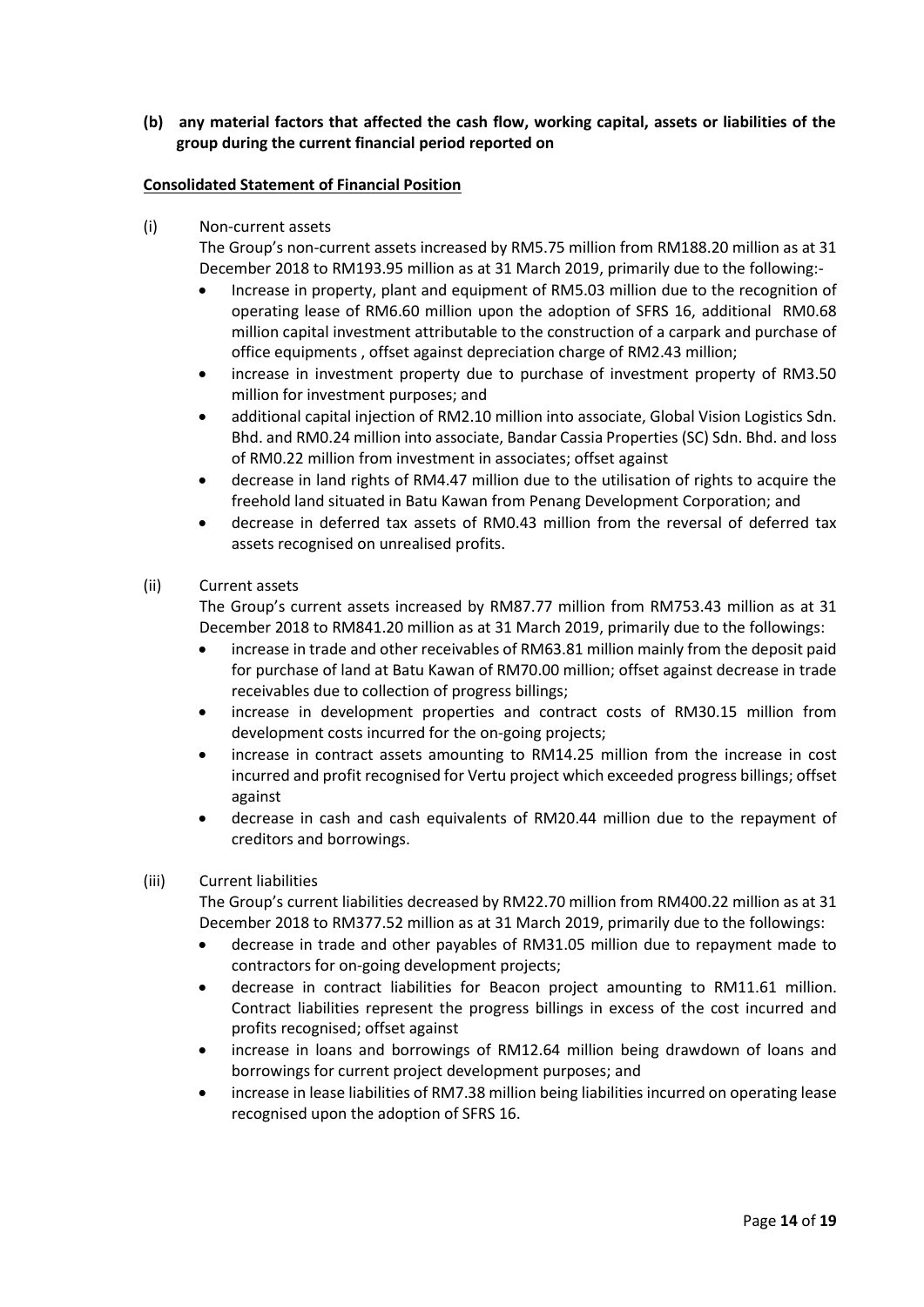(iv) Non-current liabilities

The Group's non-current liabilities increased by RM109.63 million from RM126.66 million as at 31 December 2018 to RM236.29 million as at 31 March 2019, primarily due the increase in loans and borrowings due to the drawdown of loans and borrowings for the purchase of Batu Kawan land.

The Group has a positive working capital of RM463.69 million as at 31 March 2019.

#### **Consolidated Statement of Cash Flows**

The Group recorded net cash outflow from operating activities of RM134.36 million, which comprised operating cash outflows after working capital changes of RM122.81 million, net tax payments of RM11.54 million. The net cash outflow from operations was mainly due to deposit paid for the purchase of Batu Kawan land.

Net cash used in investing activities amounted to RM6.00 million mainly from the acquisition of investment property of RM3.50 million, additional investment in associates, Global Vision Logistics Sdn. Bhd. and Bandar Cassia Properties Sdn. Bhd. of RM2.34 million and acquisition of property, plant and equipment of RM0.68 million, offset against interest received of RM0.53 million.

Net cash inflow from financing activities amounted to RM119.87 million due to the drawdown of loan of RM128.93 million which was utilised for land purchase and property development activities, offset against repayment of loans and borrowings and finance lease liabilities of RM6.60 million, interest paid on loans and borrowing of RM2.41 million and additional fixed deposit pledged to financial institutions of RM0.04 million.

### **9. Where a forecast, or a prospect statement, has been previously disclosed to shareholders, any variance between it and the actual results**

Not applicable. No forecast or prospect statement has been previously disclosed to shareholders.

## **10. A commentary at the date of the announcement of the significant trends and competitive conditions of the industry in which the group operates and any known factors or events that may affect the group in the next reporting period and the next 12 months.**

The Malaysian property market is encountering challenging conditions with declines in the volume and value of property transactions in 2018. The introduction of new policies and incentives by the government aimed at stimulating the property market such as the National Housing Policy 2.0 and property crowdfunding platform have created some optimism in anticipation of improvements in market conditions.

The Group's flagship project Aspen Vision City ("AVC") at Batu Kawan is strongly supported by major infrastructure like the Penang Second Bridge and the North South Highway. Due to its good potential for growth, AVC has attracted the investment of an IKEA Store. The opening of the IKEA Store in March 2019 has successfully attracted visitors from Penang Island using the Second Bridge and the Northern Region of Peninsula Malaysia via the North-South Highway. Located strategically at AVC, the IKEA Store can be accessed easily by an estimated 6.5 million population in the Northern Region.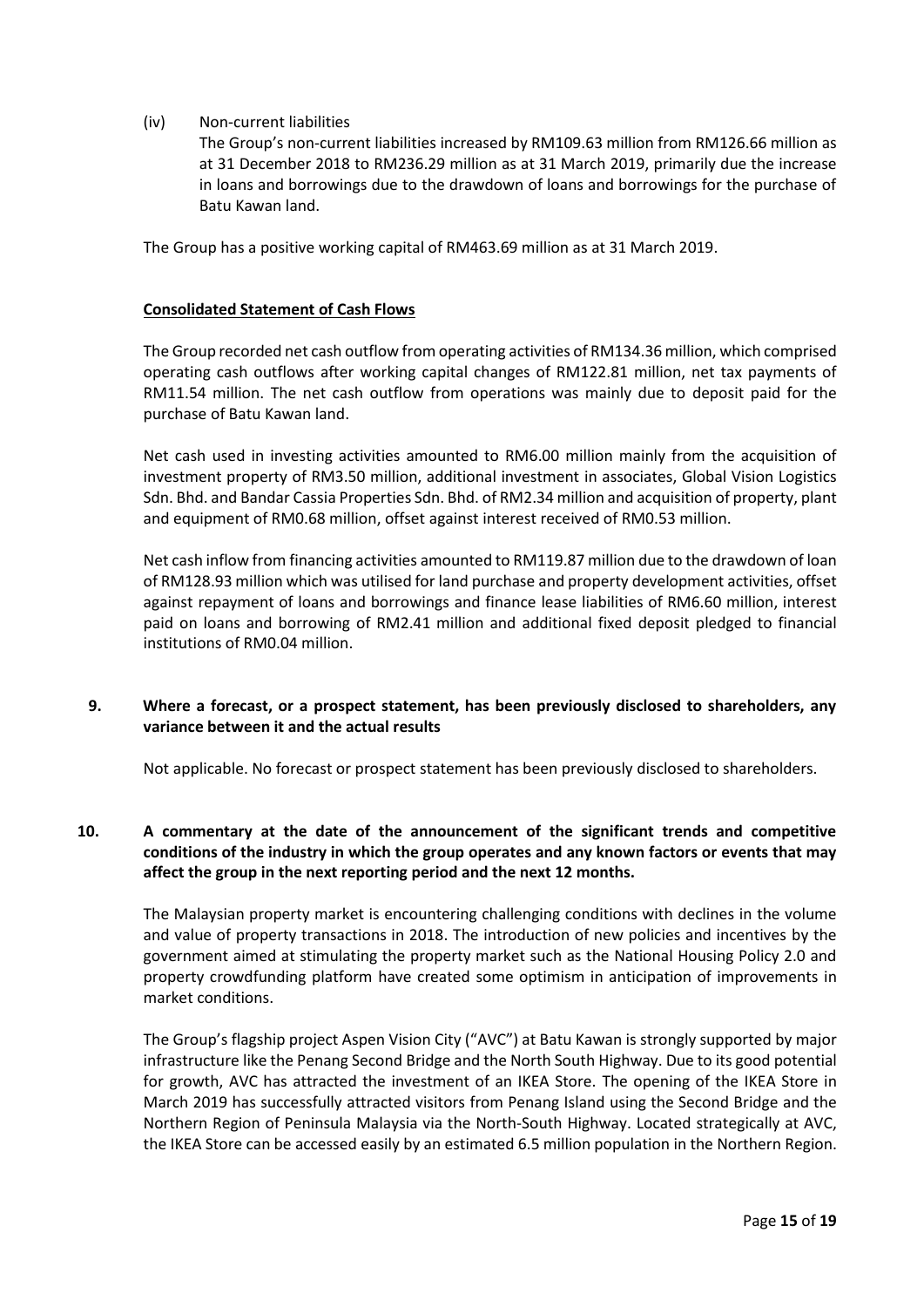The IKEA Store will serve as a major anchor to support a thriving community at AVC, which will in turn serve as a catalyst in the further development of AVC and Batu Kawan. Despite a subdued start for the property market in 2019, The Group has capitalised on the potential and attractions of AVC to launch our latest residential project, Vivo Executive Apartment. The well-designed Vivo Executive Apartment at the correct price points has received overwhelming response with 90% of the total project booked during a unit selection event held on 20th and 21st April 2019. Strategically integrating with the regional integrated shopping centre anchored by IKEA Batu Kawan, Vivo Executive Apartment enjoys great accessibility and connectivity to the North South Highway, Second Penang Bridge, Central Island Park and all other amenities and conveniences within Aspen Vision City.

The Vivo project is expected to commence construction in Q4 FY2019 and slated for completion in Q4 2023. To capitalise on the growing popularity of AVC as a residential community well supported by infrastructure and commercial amenities, the Group will also be launching Vogue Lifestyle Residence and Viluxe landed homes in 2019 to expand its market share.

The Group continues to maintain a strong liquidity position and will use its financial strength to explore various investment opportunities for growth as well as review fund raising options to finance strategic plans to the benefit of the Group.

#### **11. Dividend**

### **(a) Current Financial Period Reported On: Any dividend declared for the current financial period reported on?**

No dividend was declared for the current financial period reported on.

## **(b) Corresponding Period of the Immediately Preceding Financial Year: Any dividend declared for the corresponding period of the immediately preceding financial year?**

No dividend was declared for the corresponding period of the immediately preceding financial year.

### **(c) Whether the dividend is before tax, net of tax or tax exempt.**

Not applicable. No dividend has been declared or recommended for the current financial period reported on and the corresponding period of the immediately preceding financial year.

#### **(d) Date payable:**

Not applicable.

#### **(e) Books closure date:**

Not applicable.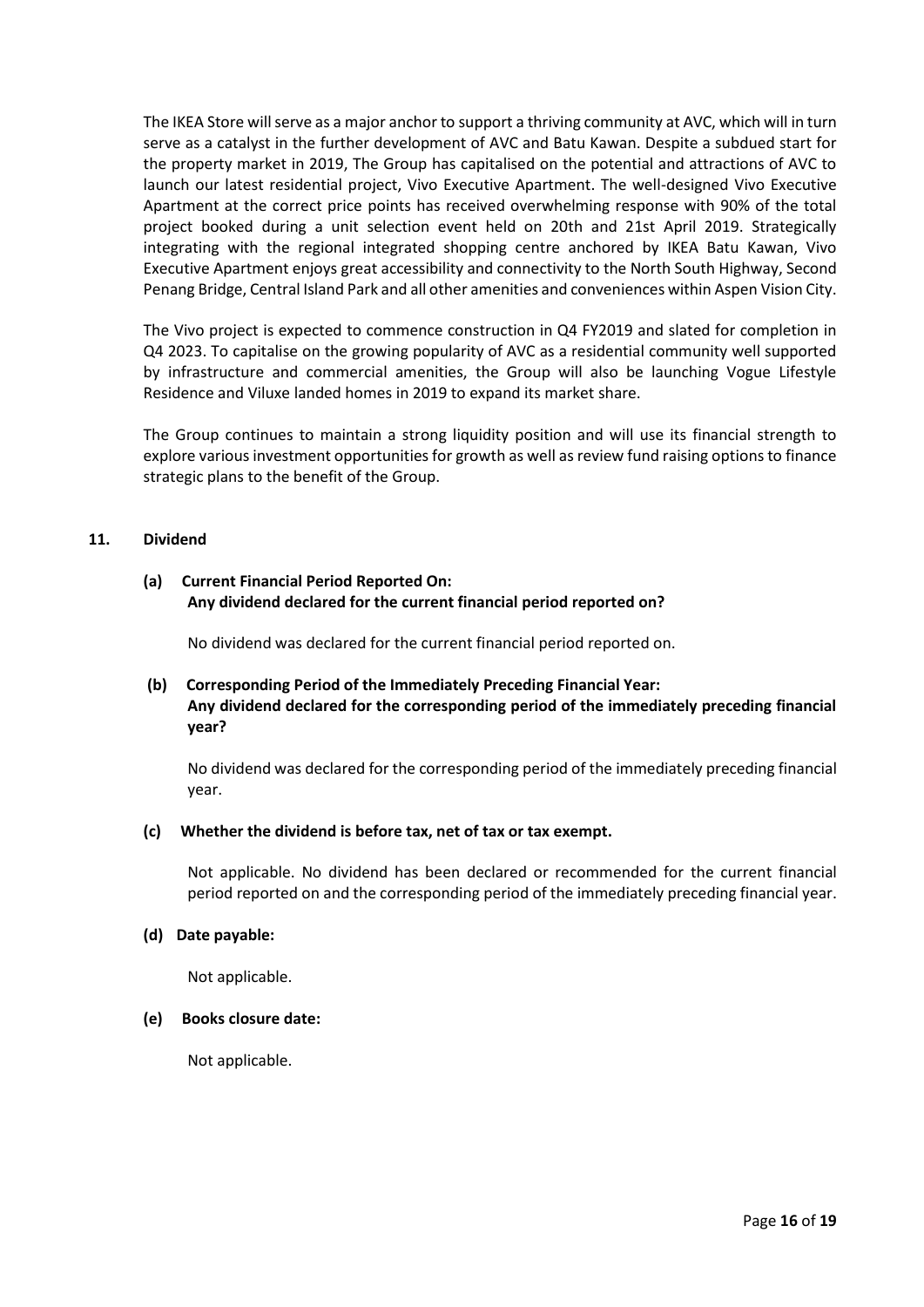### **12. If no dividend has been declared/recommended, a statement to that effect and the reason(s) for the decision**

No dividend has been declared or recommended for the first quarter ended 31 March 2019 as management plans to conserve cash to take advantage of opportunities in the soft property market to acquire prime land bank as well as explore joint ventures with landowners.

## **13. If the group has obtained a general mandate from shareholders for interested person transactions ("IPT"), the aggregate value of such transactions as required under Rule 920(1)(a)(ii). If no IPT mandate has been obtained, a statement to that effect.**

The Group does not have an existing general mandate from shareholders for IPT.

Other than the interested person transactions as disclosed on pages 196 to 201 of the Offer Document, there are no IPTs exceeding S\$100,000 and above during the financial period under review.

#### **14. Use of proceeds from Private Placement**

The Company refers to the net proceeds amounting to S\$23.25 million (excluding placement expenses of approximately S\$0.04 million) raised from the private placement which was completed on 21 May 2018.

As at the date of this announcement, the status on the use of the proceeds from the private placement is as follows:

| Use of Net Proceeds from Private Placement        | <b>Amount</b><br>allocated<br>S\$'000 | <b>Amount</b><br>utilised<br>S\$'000 | <b>Balance</b><br>S\$'000 |
|---------------------------------------------------|---------------------------------------|--------------------------------------|---------------------------|
| Acquisition of land banks and future developments | 16.271                                | $(15, 486)^{(1)}$                    | 785                       |
| Working capital requirements                      | 6.974                                 | $(6,974)^{(2)}$                      | $\,$                      |
| Total                                             | 23,245                                | (22, 460)                            | 785                       |

Notes:

- (1) S\$5.90 million utilised for late payment interest incurred and balance payment for purchase of the freehold land located in Semenyih by a subsidiary, Aspen Vision Development (Central) Sdn Bhd as announced on 28 September 2017, S\$5.30 million utilised for payment for common infrastructure at Aspen Vision City, S\$1.91 million utilised for initial payment to the Selangor Agricultural Development Corporation for the redevelopment of a piece of leasehold commercial land as announced on 10 April 2019, S\$1.83 million utilised for payment of planning stage expenses for Beacon and HH Residence projects and S\$0.54 million utilised for payment for Tri Pinnacle authority contribution. The exchange rate as at 6 June 2018 of RM2.9770: S\$1.00 is used for the above compilation.
- (2) S\$6.97 million utilised for working capital consist of payment for renovation of the Experience Center ("EC") of S\$0.98 million, payroll payment of S\$1.96 million, repayment of interest from borrowings and hire purchase instalments amounting to S\$1.23 million, tax payment of S\$0.09 million and S\$2.71 million for general operational and administrative expenses. The exchange rate as at 6 June 2018 of RM2.9770: S\$1.00 is used for the above compilation.

The above utilisations are in accordance with the intended use of the proceeds from the private placement and percentage allocated, as stated in the announcement dated 30 April 2018.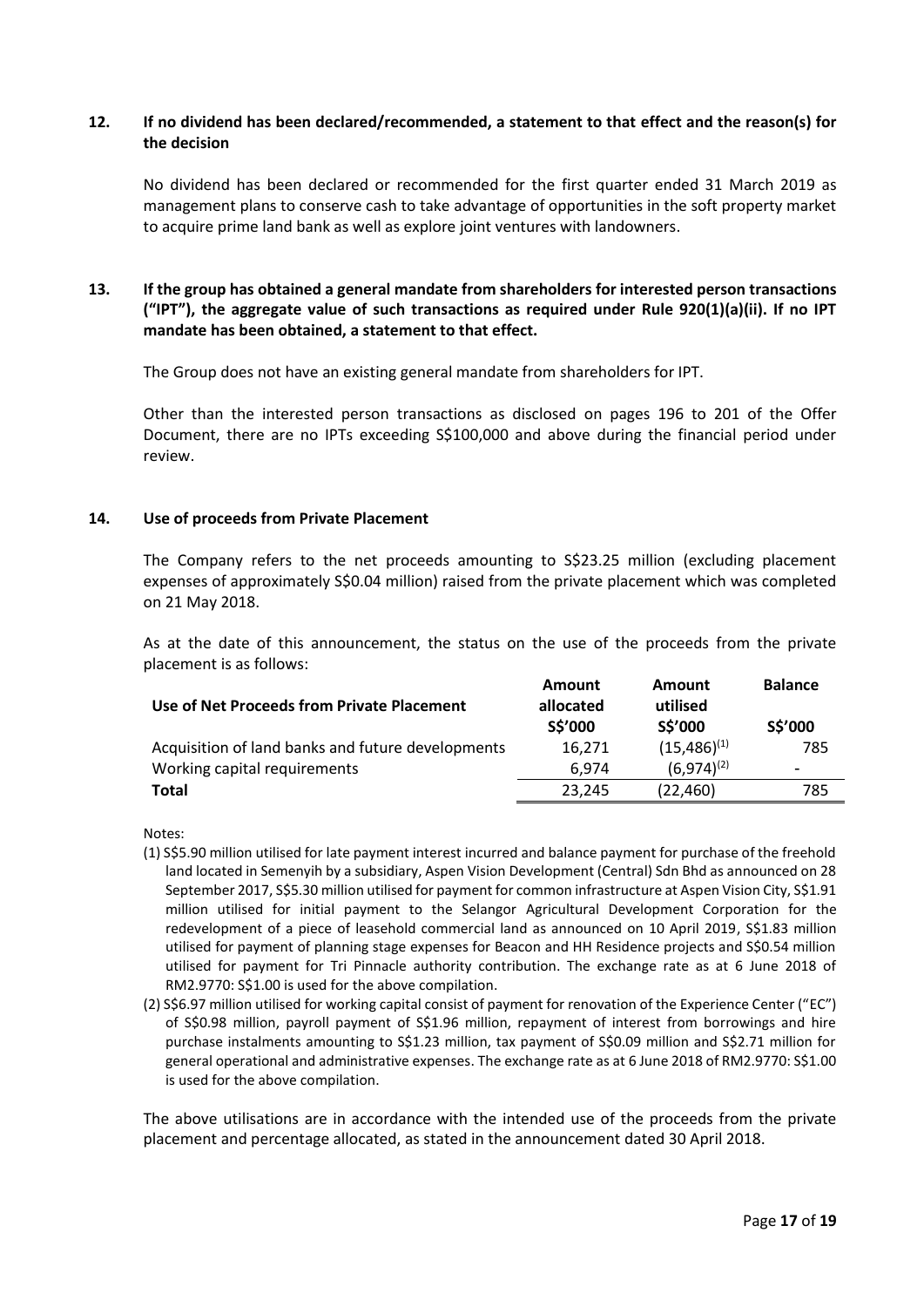The Board will continue to update in periodic announcements on the utilisation of the balance of the proceeds from the private placement as and when the proceeds are materially disbursed and provide a status report on such use in its annual report and its quarterly and full year financial results announcements.

#### **15. Use of disbursement from Convertible Loan**

The Company refers to the disbursement amounting to USD\$10.89 million (excluding arranger fee of USD\$0.11 million) from the acceptance of Convertible Loan from Haitong International Financial Products (Singapore) Pte. Ltd. as announced on 20 May 2018 and 19 October 2018.

As at the date of this announcement, the status on the use of disbursements from the Convertible Loan is as follows:

| Use of Net Disbursement from Convertible Loan    | Amount<br>allocated<br>USD\$'000 | Amount<br>utilised<br>USD\$'000 | <b>Balance</b><br>USD\$'000 |
|--------------------------------------------------|----------------------------------|---------------------------------|-----------------------------|
| Investment in Global Vision Logistics Sdn. Bhd.  | 5,445                            | $(511)^{(1)}$                   | 4,934                       |
| <b>Construction of Central Park</b>              | 3.267                            | $(3,267)^{(2)}$                 |                             |
| Investment in Bandar Cassia Properties (SC) Sdn. |                                  |                                 |                             |
| Bhd.                                             | 2.178                            | $(730)^{(3)}$                   | 1,448                       |
| <b>Total</b>                                     | 10,890                           | (4,508)                         | 6,382                       |
|                                                  |                                  |                                 |                             |

Notes:

- (1) USD\$0.51 million utilised for investment in Global Vision Logistics Sdn. Bhd. which intends to develop a sustainable integrated logistics and warehousing hub as announced on 13 June 2018.
- (2) USD\$3.27 million utilised for the construction of Central Park located in Aspen Vision City.
- (3) USD\$0.73 million utilised for investment in Bandar Cassia Properties (SC) Sdn. Bhd. which intends to construct the Regional Integrated Shopping Centre.
- (4) The exchange rate as at 28 January 2019 of RM4.1080: USD\$1.00 is used for the above compilation.

The above utilisations are in accordance with the intended use of the proceeds from the Convertible Loan and percentage allocated, as stated in the announcement dated 20 May 2018.

The Board will continue to update in periodic announcements on the utilisation of the proceeds from the Convertible Loan as and when the proceeds are materially disbursed and provide a status report on such use in its annual report and its quarterly and full year financial results announcements.

### **16. Confirmation that the issuer has procured undertakings from all its directors and executive officers pursuant to Rule 720(1)**

The Company confirms that it has procured undertakings from all its directors and executive officers pursuant to Rule 720(1).

### **17. Negative confirmation by the Board pursuant to Rule 705(5)**

To the best of the Board of Directors' knowledge, nothing has come to their attention which may render the unaudited financial results for the first quarter ended 31 March 2019 to be false or misleading in any material aspect.